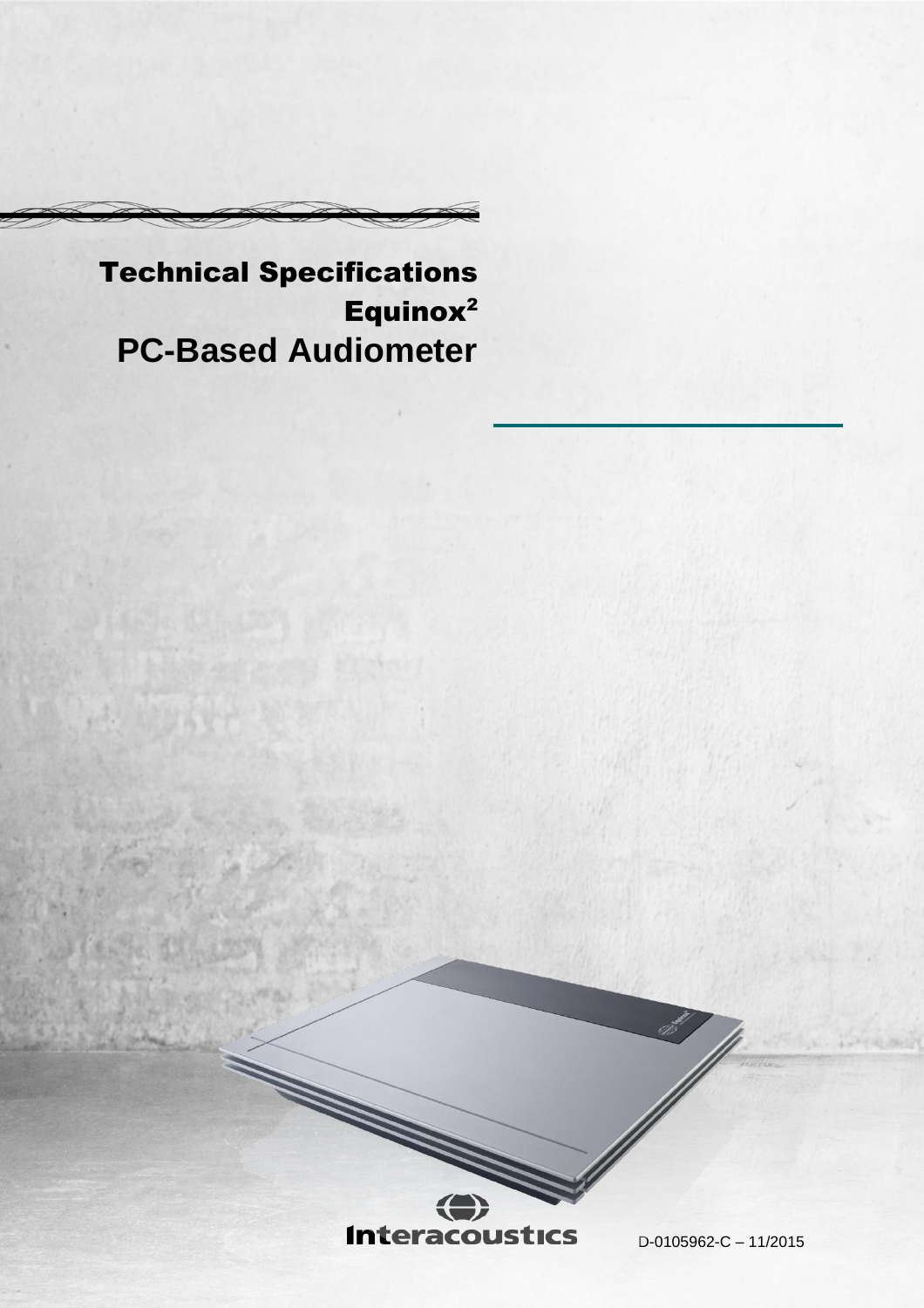# Included and Optional Parts

AC440

### **Included parts:**

- Equinox2.0 AC440 CD
- OtoAccess™ database CD
- TDH39 Audiometric headset or DD45 Audiometric headset
- MTH400 Headset
- EMS400 Talk back microphone
- B81 Bone conductor
- APS3 Patient response button
- Standard USB cable
- Power cable 120 or 230V
- Mouse pad
- Instructions for Use document

#### **Optional parts:**

- DAK70 Audiometer keyboard with live voice mic.
- Earphone 3A insert earphones (5As may be substituted)
- IP30 insert earphones
- B81 Bone Conductor
- B71 Bone Conductor
- ACC60 Equinox2.0 carrying case
- CIR22 Insert masking earphones
- Audiocup enclosures
- Peltor noise excluding headset
- HDA280 Audiometric headset
- HDA300 Audiometric headset
- KOSS R80 high frequency headset
- AP70 Power amplifier 2x70 Watt
- SP90 Loudspeaker
- SP85A Loudspeaker
- SP90A Loudspeaker
- AFC8 Sound cabin installation panel
- Optical USB 1.1 isolation extension cable

#### **Optional special tests:**

- High Frequency audiometry (HF440)
- Multi Frequency module (MF440)
- Speech from hard-drive (SFH440)
- SISI test
- Master Hearing Aid (MHA440),
- Hearing Loss Simulator (HLS440)
- Loudness Scaling (LS440)
- QuickSIN
- TEN test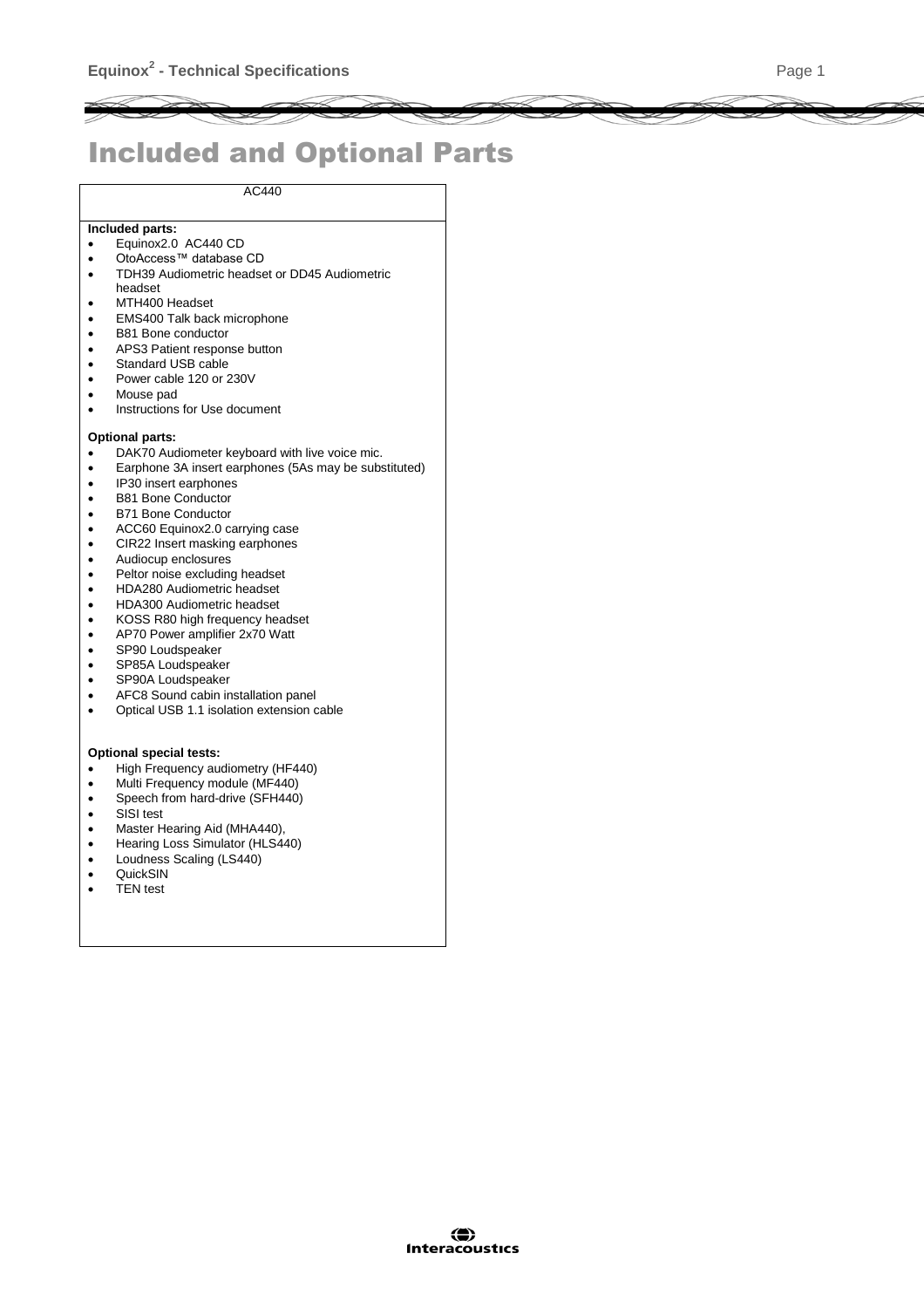## General Technical Specifications

## **Equinox2.0 Hardware - Technical Specifications**

| <b>Medical CE-mark:</b>      | The CE-mark indicates that Interacoustics A/S meets the requirements of Annex II of the                                                                         |                                                                   |  |  |
|------------------------------|-----------------------------------------------------------------------------------------------------------------------------------------------------------------|-------------------------------------------------------------------|--|--|
|                              | Medical Device Directive 93/42/EEC                                                                                                                              |                                                                   |  |  |
| <b>Safety Standards</b>      | Approval of the quality system is made by TÜV - identification no. 0123.<br>IEC 60601-1, UL60601-1, CAN/CSA-C22.2 No.60601-1                                    |                                                                   |  |  |
|                              | Class I, Applied parts type B, Continuous operation                                                                                                             |                                                                   |  |  |
| <b>EMC Standard</b>          | IEC 60601-1-2                                                                                                                                                   |                                                                   |  |  |
|                              | IEC 60645-1                                                                                                                                                     |                                                                   |  |  |
| <b>Calibration</b>           | Technical information is located in the specifications for the software modules.<br>Calibration information and instructions are located in the Service manual. |                                                                   |  |  |
| PC requirements:             | 1.6 GHz Dual core CPU or better (Intel recommended)                                                                                                             |                                                                   |  |  |
|                              | 1GB RAM or more. (Windows 8: 1GB 32-bit; 2GB 64-bit)                                                                                                            |                                                                   |  |  |
|                              | Hard drive with min 20 GB of free space.                                                                                                                        |                                                                   |  |  |
|                              | Minimum display resolution of 1024x768 pixels (1280x1024 or higher recommended)<br>DirectX 9 graphics with WDDM 1.0 or higher. (Intel/Nvidia recommended)       |                                                                   |  |  |
|                              | One or more USB ports, version 1.1 or higher.                                                                                                                   |                                                                   |  |  |
|                              | DVD-Rom drive.                                                                                                                                                  |                                                                   |  |  |
| <b>Operative System:</b>     | Windows XP or Windows Vista, Windows 7, Windows 8                                                                                                               |                                                                   |  |  |
| Display:                     | Minimum resolution of 1024x768 with hardware accelerated DirectX/Direct3D graphics card.                                                                        |                                                                   |  |  |
| Disc Space:                  | 1GB RAM or more. (Windows 8: 1GB 32-bit; 2GB 64-bit)                                                                                                            |                                                                   |  |  |
| <b>Compatible software</b>   | Noah 3.7, Noah 4,, OtoAccess™ and XML compatible                                                                                                                |                                                                   |  |  |
|                              | Affinity <sup>2.0</sup> / Equinox <sup>2.0</sup> Suite<br>VSP, HLS, MHA (simulators)                                                                            |                                                                   |  |  |
| <b>Input Specifications</b>  | <b>Talk Back</b>                                                                                                                                                | 330µVrms at max. input gain for 0dB VU-reading                    |  |  |
|                              | Mic. 1/TF & Mic. 2                                                                                                                                              | Input impedance: $47.5K\Omega$                                    |  |  |
|                              |                                                                                                                                                                 |                                                                   |  |  |
|                              | Pat. Resp. L & R                                                                                                                                                | Switches 3.3V to the logic input.<br>(The switch current is 33µA) |  |  |
|                              | Inp. Aux. 1 & 2                                                                                                                                                 | 20mVrms at max. input gain for 0dB VU-reading                     |  |  |
|                              | <b>TB Coupler</b>                                                                                                                                               | Input impedance: $15K\Omega$                                      |  |  |
|                              | TB Coupler - internal TB                                                                                                                                        |                                                                   |  |  |
|                              | (Equinox2.0 <sup>.0</sup> only)                                                                                                                                 |                                                                   |  |  |
|                              | Insitu L & R - Probe mic.                                                                                                                                       |                                                                   |  |  |
|                              | <b>CD1 &amp; CD2</b>                                                                                                                                            | 10mVrms at max input gain for 0dB VU-reading                      |  |  |
|                              |                                                                                                                                                                 | Input impedance: $10k\Omega$                                      |  |  |
|                              | TB Ref.                                                                                                                                                         | 7mVrms at max. input gain for 0dB VU-reading                      |  |  |
|                              | TB Ref - internal TB                                                                                                                                            | Input impedance: $4,3K\Omega$                                     |  |  |
|                              | (Equinox2.0 <sup>.0</sup> only)<br>Insitu L & R - Ref. mic                                                                                                      |                                                                   |  |  |
|                              | Ref.Mic./Ext.                                                                                                                                                   | Not in use                                                        |  |  |
|                              |                                                                                                                                                                 |                                                                   |  |  |
|                              | Coupler/Ext.                                                                                                                                                    |                                                                   |  |  |
|                              | <b>Wave files</b>                                                                                                                                               | Plays wave file from hard disk drive                              |  |  |
| <b>Output Specifications</b> | <b>FF1/FF2</b>                                                                                                                                                  | Up to 12.6Vrms by 8 $\Omega$ load                                 |  |  |
|                              | (Terminal Block)<br>TB Lsp.                                                                                                                                     | 70Hz-20kHz ±3dB                                                   |  |  |
|                              | FF1/FF2                                                                                                                                                         |                                                                   |  |  |
|                              |                                                                                                                                                                 | Up to 7Vrms by 600 $\Omega$ load<br>70Hz-20kHz ±3dB               |  |  |
|                              | Sp 1, Sp 2, Sp 3, Sp 4                                                                                                                                          |                                                                   |  |  |
|                              | Left, Right                                                                                                                                                     | Up to 7.0Vrms by 10 $\Omega$ load<br>70Hz-20kHz ±3dB              |  |  |
|                              | Ins. Left, Ins. Right                                                                                                                                           |                                                                   |  |  |
|                              | <b>Bone</b>                                                                                                                                                     |                                                                   |  |  |
|                              | Ins. Mask.                                                                                                                                                      |                                                                   |  |  |
|                              | <b>HF/HLS</b>                                                                                                                                                   |                                                                   |  |  |
|                              | Insitu L, Insitu R                                                                                                                                              |                                                                   |  |  |
|                              | Monitor, Ass. Mon.                                                                                                                                              | Max.3.5Vrms. by 8 $\Omega$ load                                   |  |  |
|                              | Sp. 1-4 Power Out                                                                                                                                               | 70Hz-20kHz ±3dB                                                   |  |  |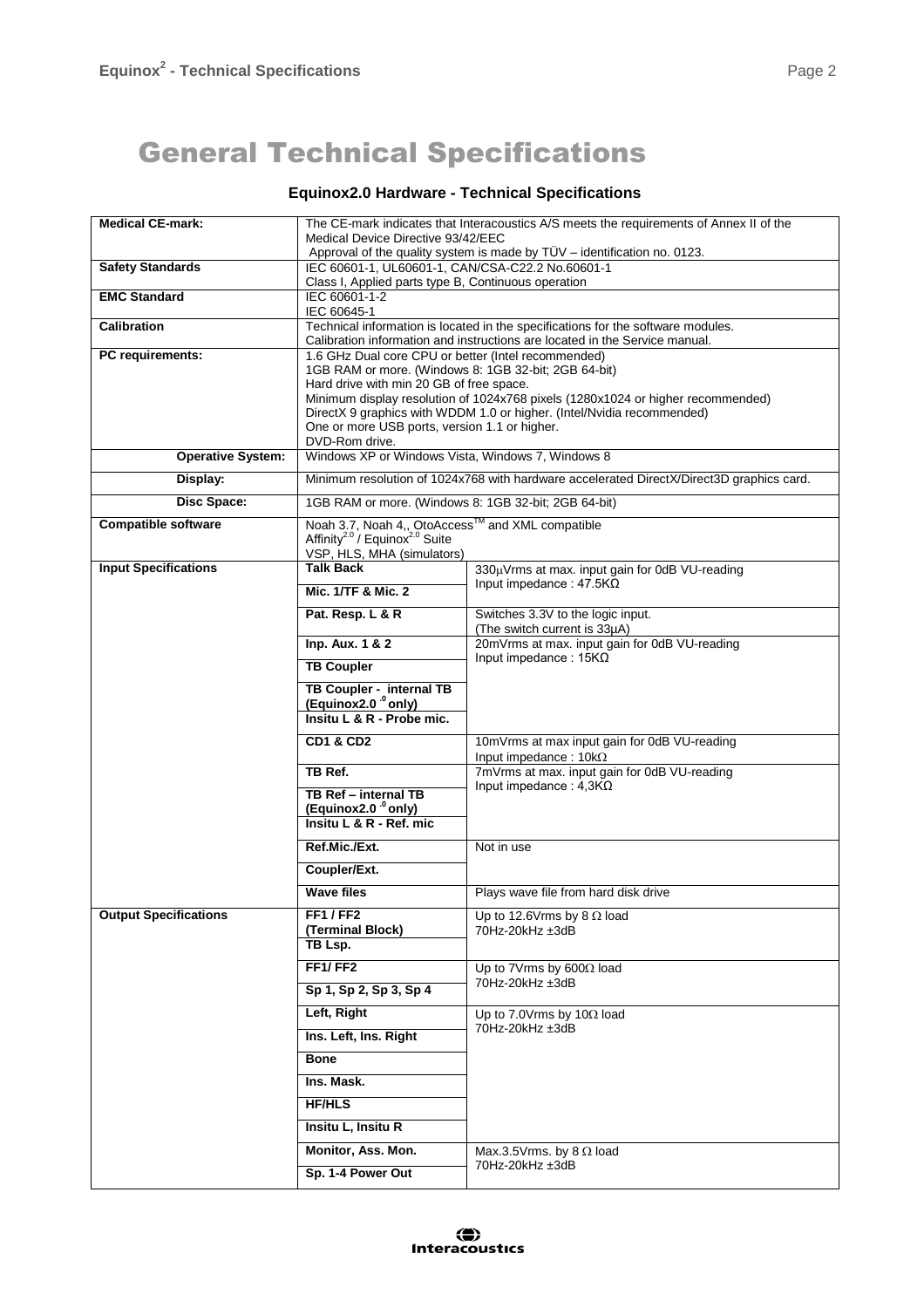|                              | $\overline{DC}$                                                                                     | Voltage: 5VDC                                                  |  |
|------------------------------|-----------------------------------------------------------------------------------------------------|----------------------------------------------------------------|--|
|                              |                                                                                                     | Current: 0.5A                                                  |  |
|                              | <b>TB Loop</b>                                                                                      | Up to 100mA/meter                                              |  |
|                              |                                                                                                     | 70Hz-20kHz ±3dB                                                |  |
|                              | FF Loop                                                                                             | Voltage: $1.1 - 1.6$ VDC<br>Impedance range: $0 - 25 \Omega$ . |  |
|                              | Batt. Sim.                                                                                          |                                                                |  |
|                              | Batt. Sim. - Internal TB                                                                            |                                                                |  |
|                              | (Equinox2.0 <sup>0</sup> only)                                                                      |                                                                |  |
| <b>Data Connections</b>      | <b>USB/PC</b>                                                                                       | USB B socket for connection to PC                              |  |
|                              |                                                                                                     | (compatible with USB 1.1 and later)                            |  |
|                              | <b>USB</b>                                                                                          | USB A socket for connection of other USB devices               |  |
|                              |                                                                                                     | (Internal USB 1.1 hub)                                         |  |
|                              | Keyb.                                                                                               | Serial Peripheral Interface Bus (SPI interface)                |  |
|                              |                                                                                                     | Check the Service manual for more information.                 |  |
| Internal test box:           | Built in test box holds telecoil drive as well as special dual speaker set for checking directional |                                                                |  |
|                              | microphone function.                                                                                |                                                                |  |
| <b>Supported Systems</b>     | Windows <sup>®</sup> XP (SP2 or later and compatible),                                              |                                                                |  |
|                              | Windows <sup>®</sup> VISTA                                                                          |                                                                |  |
|                              | Windows $\mathscr{D}$ 7 (32 and 64 bit)                                                             |                                                                |  |
|                              | Window <sup>®</sup> $8(32 \text{ and } 64 \text{ bit})$                                             |                                                                |  |
| <b>Dimensions (LxWxH)</b>    | Equinox $2.00$ :<br>42 x 38 x 14 cm / 16.5 x 15 x 5.5 inches                                        |                                                                |  |
| Weight                       | Equinox2.0 $\cdot$ <sup>0</sup> :                                                                   | 5.5 kg / 12.1 lbs.                                             |  |
| Power supply                 | 100-240 V~, 50-60Hz                                                                                 |                                                                |  |
| <b>Power Consumption:</b>    | 195VA                                                                                               |                                                                |  |
| <b>Operation environment</b> | Temperature:                                                                                        | $15-35^{\circ}$ C                                              |  |
|                              | Re. Humidity:                                                                                       | 30-90% Non condensing                                          |  |
| <b>Transport and storage</b> | Transport temperature:                                                                              | $-20-50$ °C                                                    |  |
|                              | Storage temperature:                                                                                | $0-50^{\circ}$ C                                               |  |
|                              | Re. Humidity:                                                                                       | 10-95% Non condensing                                          |  |